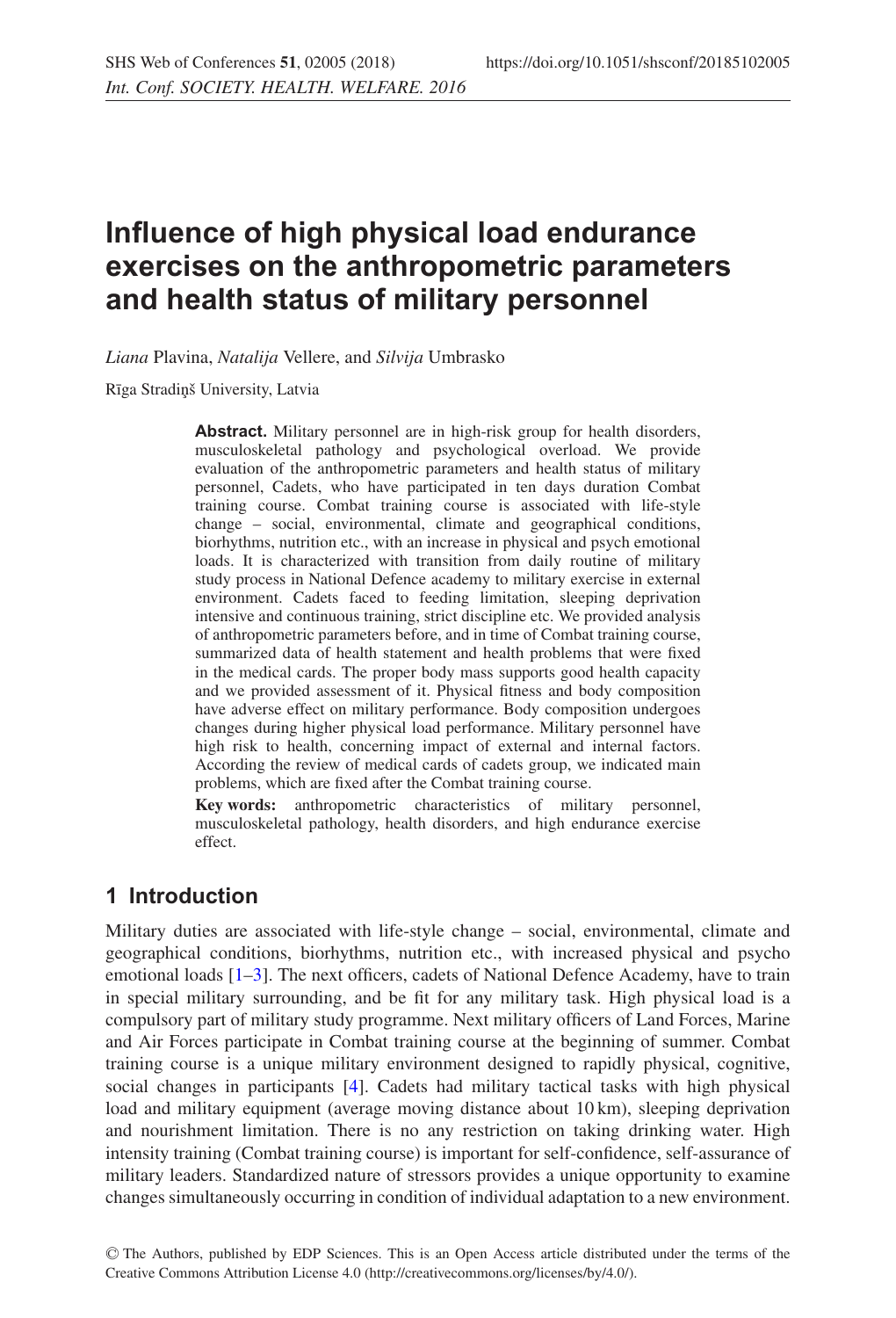Before high intensity training it is important to provide preventive measures to reduce the risk of health disorders related to specific job and provide necessary medical help at early stage. Dynamic load and static load can cause overstress with high risk of health disorders, musculoskeletal pathology and psychological overload [\[5](#page-6-1)[–10](#page-6-2)]. Physical fitness level is important for high physical load exercises. Energy expenditure during high physical load training leads to fatigue and exhaustion. The body composition and physical fitness are related to demands of military service  $[11]$  $[11]$ . The body mass supports good health capacity, the effects of excess body mass are widespread, raise variety of concerns relevant to the health and performance of military personnel [\[12](#page-6-4)[–16\]](#page-6-5).

Due to the high level of physical load to which participants of combat training are exposed and the specific military tasks they are required to perform, cadets run an increased risk of sustaining injuries, including overexertion injuries of the locomotor system [\[17,](#page-6-6) [18\]](#page-6-7). Various predisposing factors play important role as risk factors of injuries in locomotor system such as individual fitness age, gender, smoking habits, biomechanical characteristics such as the shape of the foot, spinal curvature. One of the main causes of complaints and injuries is carrying various items of equipment over long distances. The purpose of our study was to analyse anthropometric characteristics, and health problems in participants of Combat training course.

#### **2 Material and methods**

We provide evaluation the anthropometric characteristics of cadets, participants of the Combat training course. The cadets group includes 49 military persons of both genders (included 41 males and 8 females) of age 22–30 (average age 24.9 years). During the combat training course, cadets wore the standard equipment of soldiers that consists of a helmet carrying strap, backpack, and rifle. The weight of total equipment was over 21–23 kg. Combat training course is mentally, emotionally and physically stressful. Cadets participate in rigorous physical and mental training, including loaded road marching, obstacle exercises, swim survival exercises, confidence exercises. Training for males and females is similar. We provide body mass registration at the beginning (the first day) at the middle (the third day) and at the end (on ninth day) of Combat training course. We evaluated the anthropometric data, and data of health statement fixed in the medical cards before and after Combat training course. We provided analysis of basic anthropometric measurements: body mass, body height. Body mass index was calculated by dividing body mass (kilograms) by the square of height (meters). We have provided the standardized Nordic Questionnaire for analysis musculoskeletal symptoms [\[19](#page-6-8)], and assessed data of standardized Nordic Questionnaire for Analysis Musculoskeletal Symptoms in the study group before combat training course.

## **3 Results and discussion**

Respondents of study group were in aged from 23 years till 30 years (average age 24.9 years) that corresponds to early adulthood. Age distribution of participants of study group is shown in Fig. [1.](#page-2-0)

Respondents of study group participate in the Combat training course, which is a unique military environment designed to rapid physical, cognitive, social changes in participants. Experience of military service is important to executing military exercise task and selfmanagement of physical and intellectual capacities. 54.5% of participants of examined groups were in military service for one year, 31.8% of respondents were in military service till five years, 13.6% of cadets engaged on Armed forces till ten years.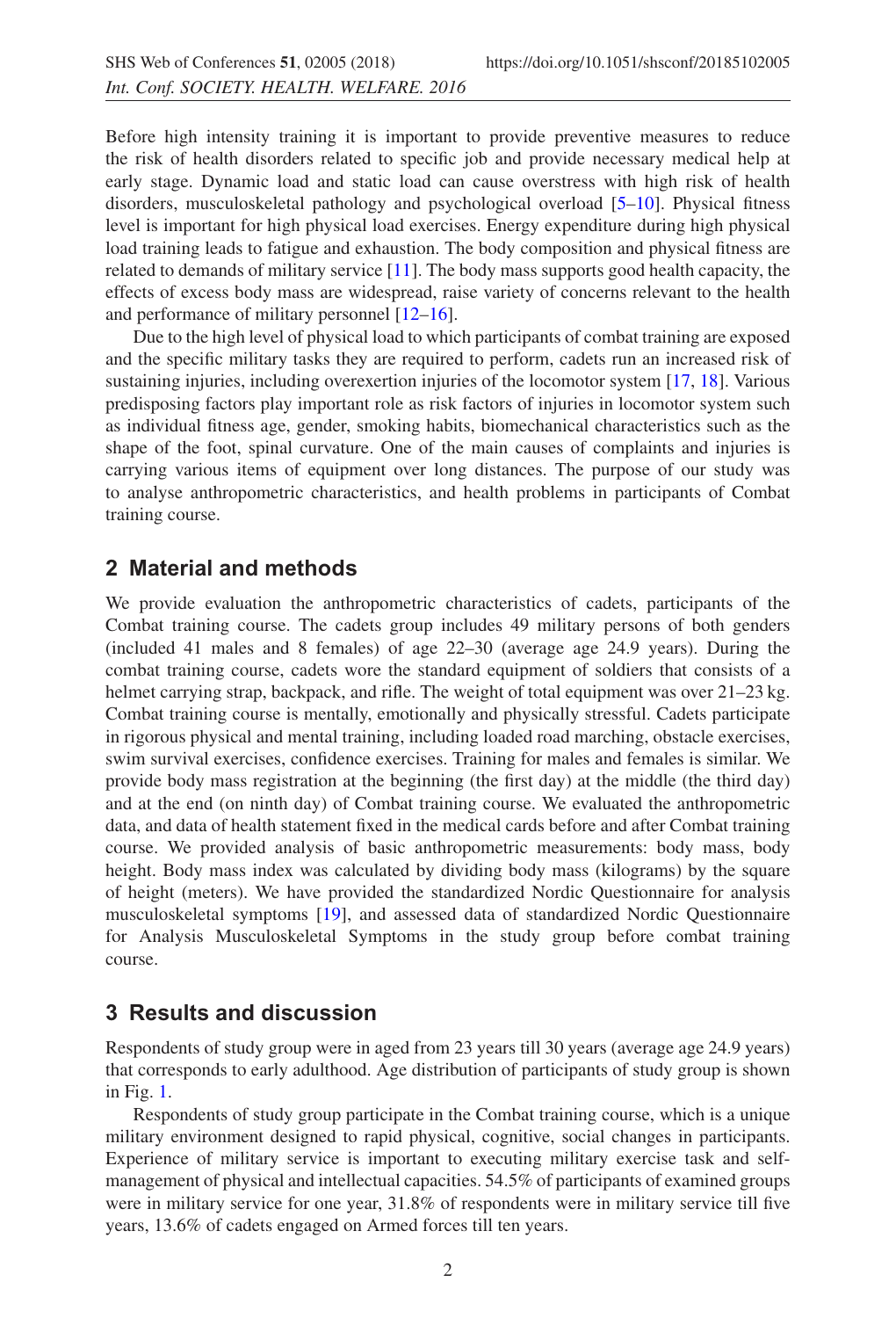<span id="page-2-0"></span>

**Fig. 1.** Distribution of Age for cadets – participants of Combat training course.



**Fig. 2.** Scale of variation of the body mass value for cadets according to gender in study group.

Analysis of body mass value of respondents, participants of Combat training course, reflects large scale of variation in the age period of early adulthood from 23 years till 30 years (Fig. 2). For individuals (in male group) the value of body mass varies from the minimal body mass value 54 kg till the maximal body mass value – 95 kg, the mean value of body mass for males was  $78.4 \pm 1.7$  kg. For an individual (in female group) the value of body mass changes from the minimal body mass value 54 kg till the maximal body mass value 74 kg, the mean value of body mass for females was  $62.0 \pm 2.4$  kg. The body mass value of 67.5% of respondents (in male group) was found in the interval from 76 till 95 kg. The 87.5% respondents of female group had the body mass value in the interval from 54 kg to74 kg. We provide analysis of the anthropometric index – body mass index.

The mean value of body mass index for males was  $23.8 \pm 0.3$  with variations in the interval from 20.3 to 28.5. The mean value of body mass index for female was  $21.9 \pm 0.5$ with variations in the interval from 19.8 to 23.8. Body mass index value in male group for 50% respondents corresponded to the standard body mass index value (norm) data (to 24.9). For 42.1% of the respondents, body mass index value was included into interval from 25.0 till 27.9 that indicates over weight problems. The few representatives (7.8%) had body mass index value in the interval from 28.0 to 30.0 (Fig. [3\)](#page-3-0).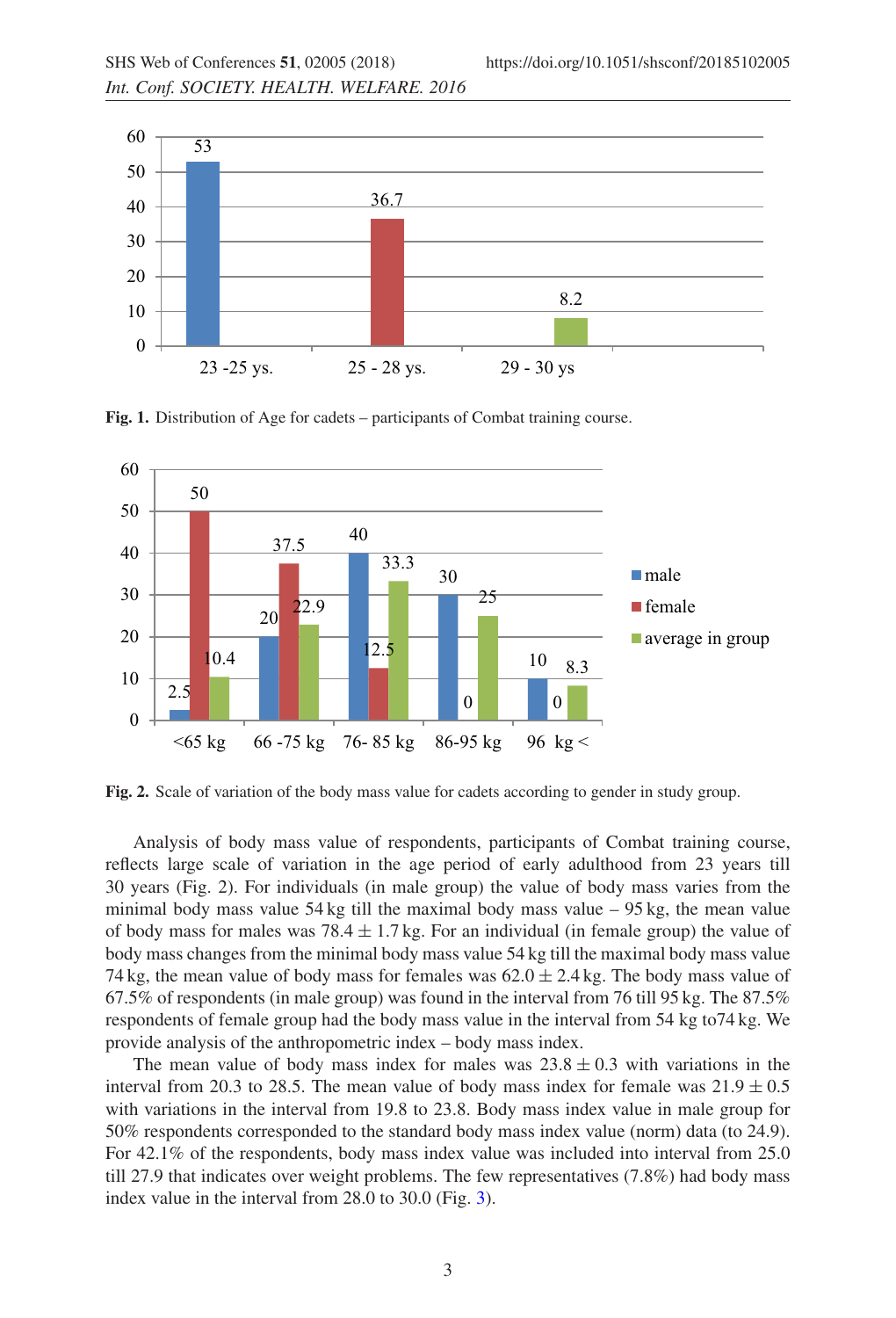<span id="page-3-0"></span>

**Fig. 3.** Distribution of body mass index value in cadets according to gender in study group.

<span id="page-3-1"></span>

**Fig. 4.** Main problematic regions of loco motor system for cadets in study group according data of standardized Nordic Questionnaire for analysis musculoskeletal symptoms.

Military training is associated with an increase in physical and psycho emotional loads. Military personnel are in high-risk group for musculoskeletal pathology and physical overload. We have provided the standardized Nordic Questionnaire for analysis of musculoskeletal symptoms [\[19](#page-6-8)], cadets indicated main problematic regions of locomotor system, which are: the lower back (48.9%), upper back (23.4%), then the neck region (25.5%) and the foot region (25.5%). The musculoskeletal disorders (pain symptoms) in cadets are shown in Fig. [4.](#page-3-1)

Combat training course is a challenge for next military officers. During the course cadets faced with transition of daily military training routine in National Defence academy to military exercise in external environment. Such situation requires adaptation to new way of life, which includes hardship and arduous training, living in groups.

We carried out analysis of medical cards summarizing data on participants' health condition before and after the Combat training course represented. Each cadet had a special individual case history. The active participation in military training causes different surgical (orthopaedic) problems. Of the cadets, 44.9% had various traumatic injuries that were fixed in the medical cards. For 18.4% of participants of Combat training course flat foot was diagnosed (Fig. [5\)](#page-4-0).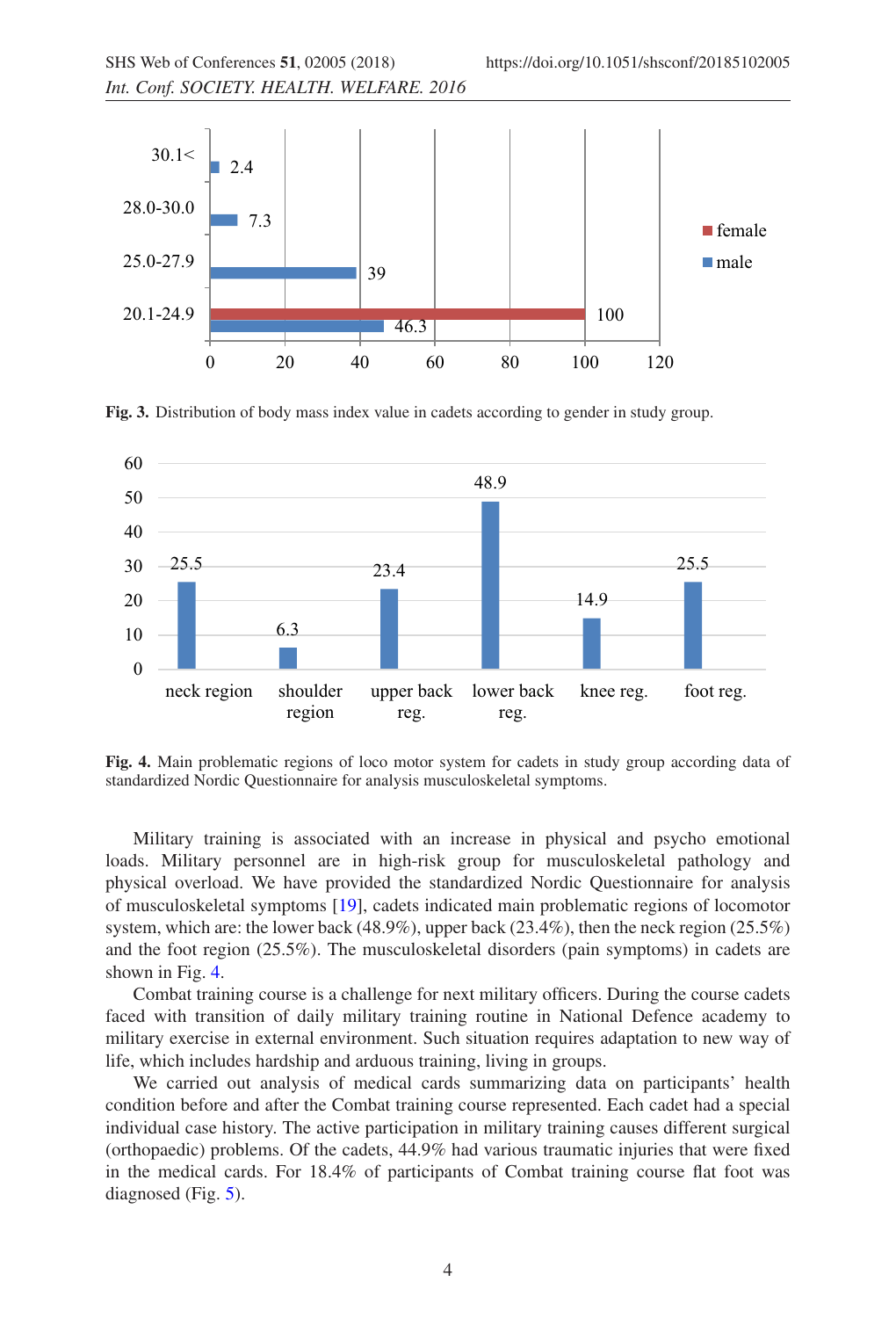<span id="page-4-0"></span>

**Fig. 5.** The main group of health problems in cadets before Combat training course.

<span id="page-4-1"></span>

**Fig. 6.** The main group of health problems in cadets after Combat training course.

Combat training course is a transition from daily military training routine in National Defence academy in the form of classroom training to military exercise, extremely intense and highly structured in external environment. Such situation requires adaptation to special military environment. We made analysis of health problems in participants after Combat training course (Fig. [6\)](#page-4-1). The main problem of participants were acute respiratory infections (35.2%), dermatological problems in feet were found in 35.2% of participants, and symptoms of the musculoskeletal disorders (29.4%), the gastrointestinal problems were found in 5.8% of the study group.

The main features of Combat training course are hardship and arduous training, group living, feeding limitation, and sleeping deprivation, as well as intensive and continuous training and strict discipline. We found changes in body mass during the courses that are represented in Fig. [7.](#page-5-2)

Cadets had feeding limitation, and sleeping deprivation, intensive and continuous training. Body mass value in cadets' group decreased about two-three kg for half of respondents (50.9%). Small body mass value changes (loss of body mass to one kg) are fixed for 18.3% of participants on combat training course. In 12.2% of the participants changes (decreasing) of body mass value were up to six kg.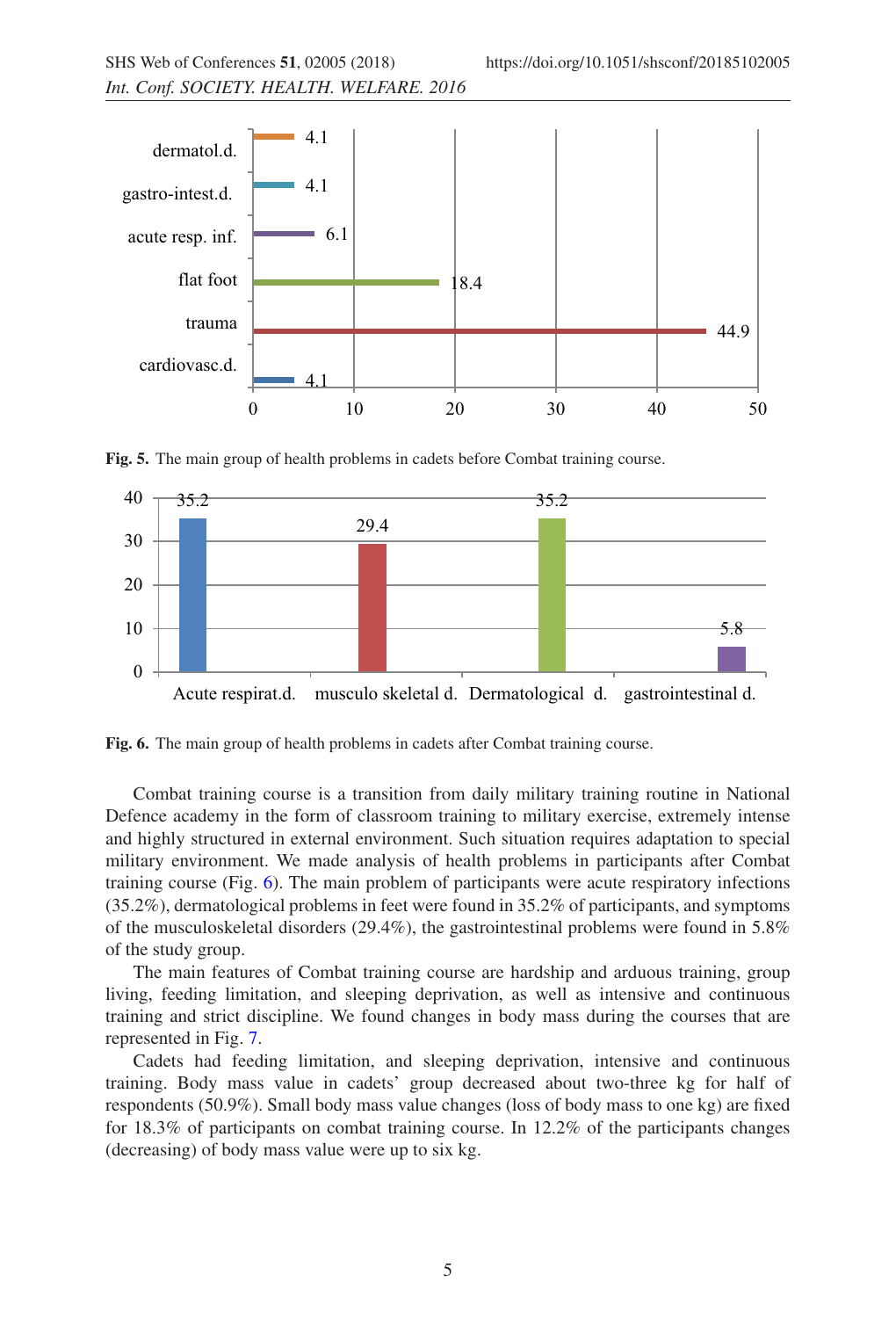<span id="page-5-2"></span>

**Fig. 7.** Distribution of cadets concerning the Loss of Body mass (kg) during Combat training course.

# **4 Conclusions**

- 1. Analysis of anthropometric characteristics showed large changes of body mass and body mass index. Body mass index value for early adulthood in male group for 50% respondents and for 100% respondents in female group corresponded to the standard body mass index value data (to 24.9). For the rest part of respondents body mass index value was in the interval from 25.0 to 29.9 that indicates over weight problems.
- 2. According to standardized Nordic Questionnaire for analysis of musculoskeletal symptoms, cadets indicated main problematic regions, which are: the lower back  $(48.9\%)$ , upper back  $(23.4\%)$ , then the neck region  $(25.5\%)$  and the foot region (25.5%). Combined musculoskeletal disorders (pain symptoms) were found in cadets.
- 3. Analysis of health state of participants before the Combat training course revealed large group of respondents (44.9%) with various traumatic injuries that were fixed in the medical cards and 18.4% of participants of Combat training course had diagnosis of flat foot that can influence military training and cause injuries. Analysis of health problems for participants after Combat training course revealed such problems as acute respiratory infections (35.2%), dermatological problems in feet (35.2%), symptoms of the musculoskeletal disorders (29.4%), and gastrointestinal problems (5.8%).
- 4. Combat training course with transition from daily military training routine to military exercise in external environment revealed changes of body mass: Body mass value decreased about two-three kg for half of respondents (50.9%). In 18.3% of participants in combat training course body mass value changes were small; they were in the interval of one kg. There were 12.2% participants in whom changes of body mass value were about six kg.

### <span id="page-5-0"></span>**References**

- [1] S.K. Crowley, L.L. Wilkinson, L.T. Wigfall, A.M. Reynolds, S.T. Muraca, S.H. Glover, N.R. Wooten, X. Sui, M.W. Beets, J.L. Durstine, R.D. Newman-Norlund, S.D. Youngstedt, Med. Sci. Sports Exerc. **47**(1), 151–158 (2015)
- [2] A.E. Rodriguez-Soto, D.B. Berry, R. Jaworski, A. Jensen, C.B. Chung, B. Niederberger, A. Qadir, K.R. Kelly, S.R. Ward, Appl. Ergonomics **28**(11), 1–9 (2016)
- <span id="page-5-1"></span>[3] P.M. Vanderburgh, Med. Sci. Sports Exerc. **40**(8), 1538–45 (2008)